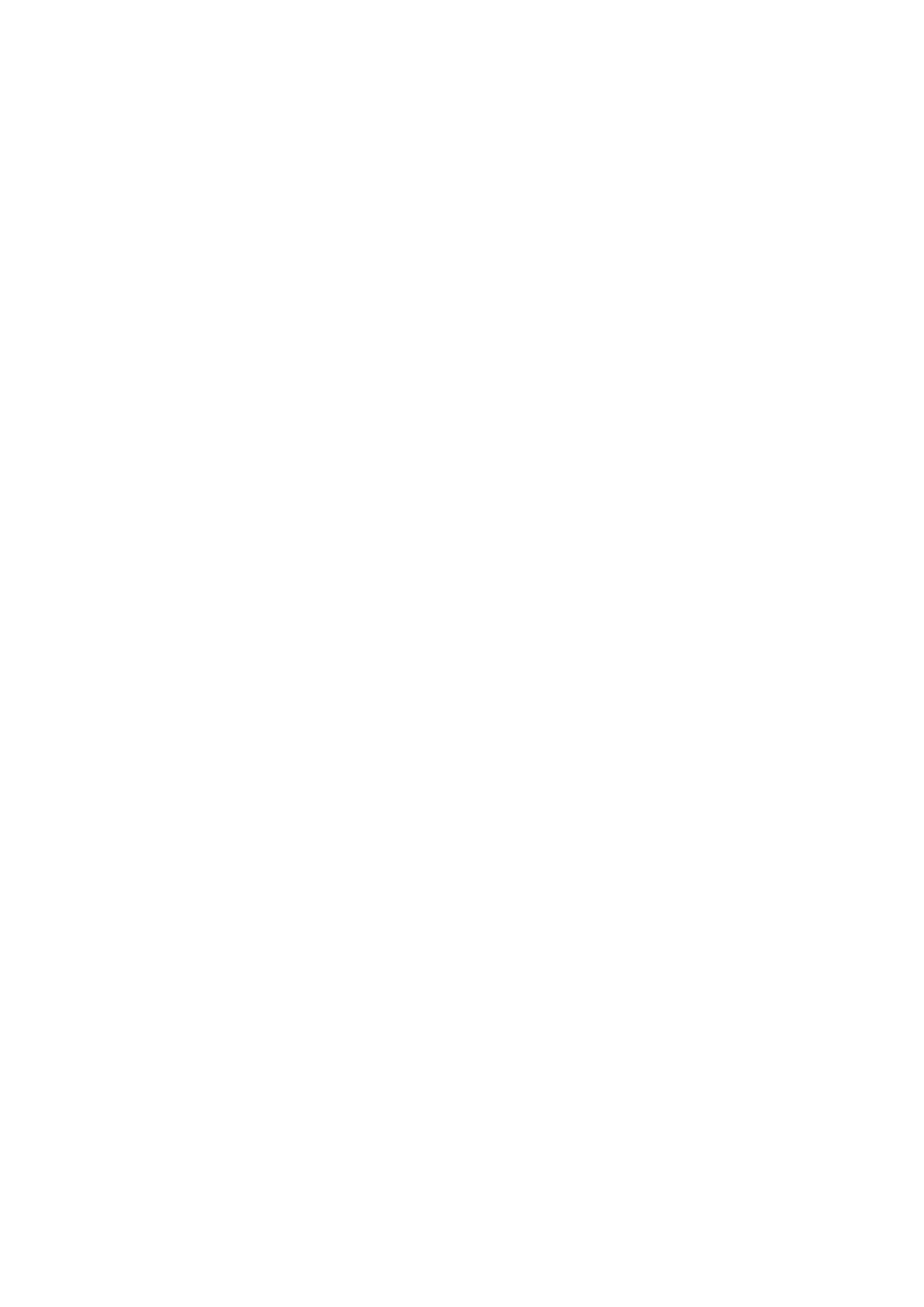### **Contents**

| Australian Alps Co-operative Management Program 3-4        |
|------------------------------------------------------------|
| Program Mission and Purpose                                |
| Vision / Mission                                           |
| Agency benefits of the MoU                                 |
|                                                            |
|                                                            |
| <b>Resilient Natural Landscapes</b>                        |
| Living Cultural Landscape                                  |
| <b>Connecting People</b>                                   |
| Skilled & Well-connected agency staff / Program Management |
|                                                            |

### **Attachment 1**

| <b>Attachment 2</b> |  |
|---------------------|--|
|                     |  |

### **Attachment 3**

|--|--|

### **Tables**

- 1.0 Workshops, forums and meetings.
- 2.0 Core Values, Priority Issues & Measures of Success
- 3.0 Program Structure
- 4.0 Revenue & Expenditure
- 4.1 Project Expenditures

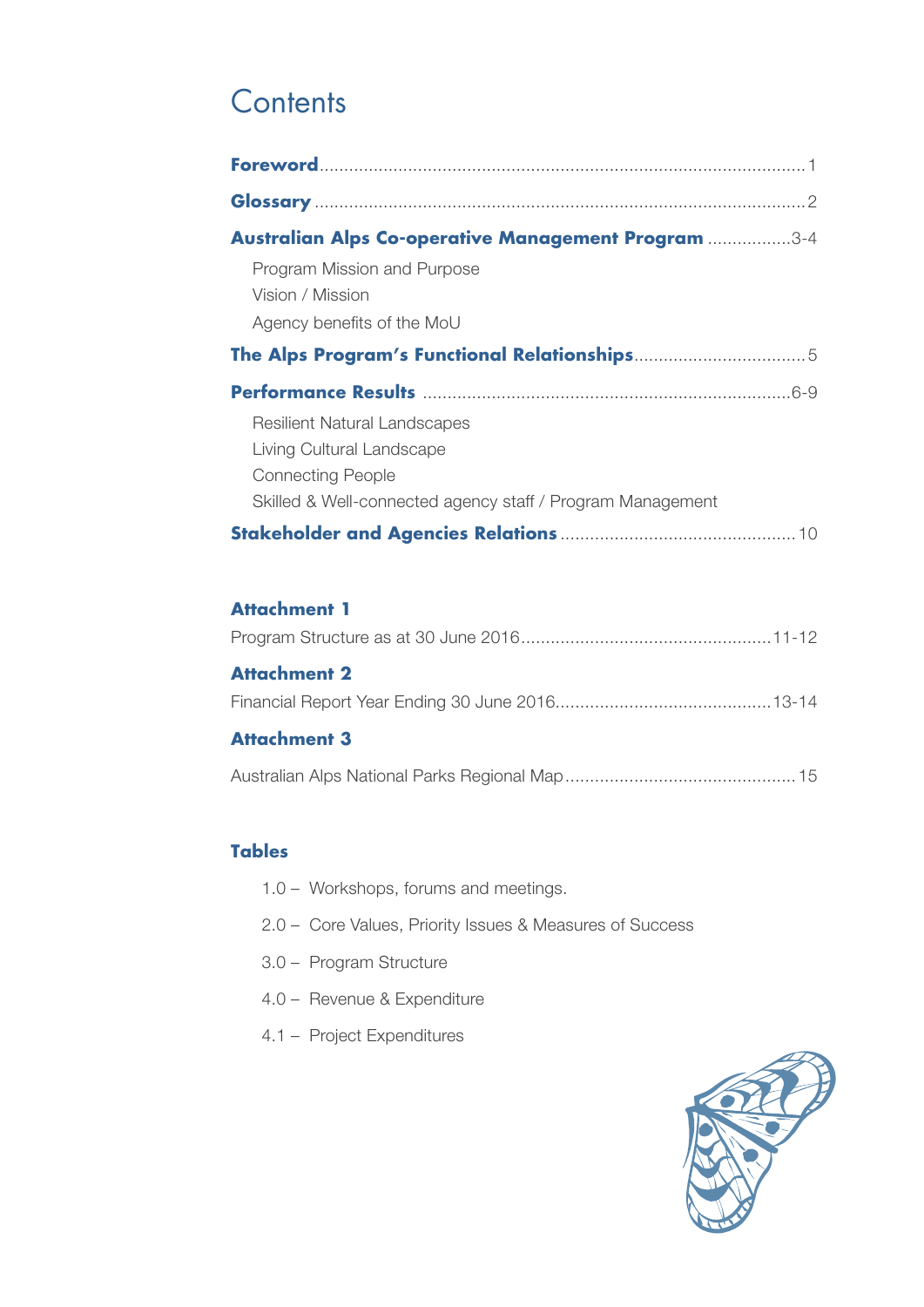### Mick Gentleman, MLA

Minister for Environment and Heritage (ACT)

#### The Hon. Gabrielle Upton, MP

Minister for the Environment (New South Wales) Minister for Local Government, and Minister for Heritage

#### The Hon. Lily D'Ambrosio, MP

Minister for Energy, Environment and Climate Change (Victoria) Minister for Suburban Development

#### The Hon. Josh Frydenburg, MP

Minister for the Environment and Energy (Australian Government)

Dear Ministers

We have pleasure in presenting the report of the Australian Alps Liaison Committee for the period 1 July 2015 to 30 June 2016 in accordance with the requirements of the Memorandum of Understanding in relation to the Co-operative Management of the Australian Alps national parks.

Yours sincerely,

M.J. Gilley is

Michael Wright Acting Chief Executive Office of Environment and Heritage

Margaret Gillespie Acting Chief Executive Officer Parks Victoria

Mare

selly sanes

Annie Lane Executive Director Environment ACT

Sally Barnes Director of National Parks Parks Australia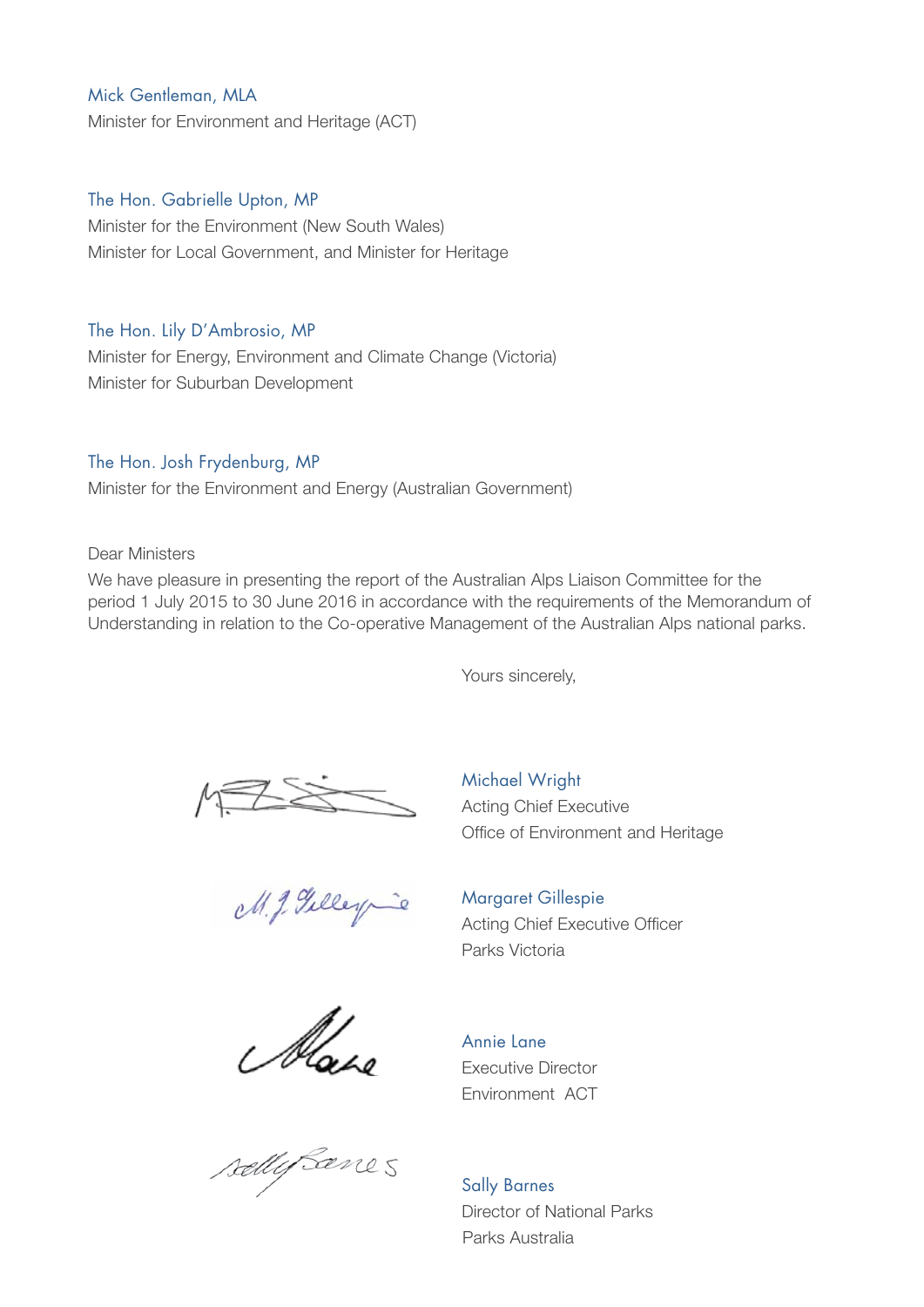### Foreword

The Australian Alps Cooperative Management Program celebrated its 30th anniversary in 2016 with a new Strategic Plan, a new MoU and a renewed sense of enthusiasm for the future of the Program. For thirty years, the Program has been delivering innovative research and land management projects across the Australian Alps. The program officially came into existence in 1986, when relevant ministers from the ACT, Victoria, NSW and the Commonwealth signed the first MoU. The MoU has since been amended and re-signed on five occasions to reflect structural changes within each jurisdiction and to include new alpine areas in the agreement. The Heads of Agency signed the latest iteration of the MoU in 2016, thereby adding Lake Mountain in to the Australian Alps national parks and recommitting to the program.

The 2016-2018 Strategic Plan was finalised and

approved by the Liaison Committee. The Plan's central theme is 'Connectivity through Catchment Health'. Underlying this theme are eight priority issues including invasive species, climate change adaptation, Aboriginal aspirations and communications. There will be three reference groups for the duration of this strategic plan: environment, cultural heritage and connecting people. All projects sponsored by the Program under this plan will need to demonstrate tangible links to the Plan's priority issues and outcomes.

In addition to funding a number of research projects this year, the Program facilitated several highly successful forums and workshops culminating in the Science Management Forum at the Australian National University. This forum brought together leading climate scientists and land managers to look at the future of the

Alps in a warming world. One of the key messages to emerge from this gathering was the need for adaptive cooperative management, a notion that dovetails perfectly with the spirit of the Alps program.

The Australian Alps Cooperative Management Program is a highly regarded example of cross border collaboration with a significant global profile. It will always face challenges and it will always overcome them because of the people who put their heart and soul into making it work. As the Convenor of the AALC, I wish to acknowledge and thank everyone who has contributed time, expertise and enthusiasm to the Alps Program in the past year.

**Roger Fenwick,** Convenor Australian Alps Liaison Committee 2015 - 2016

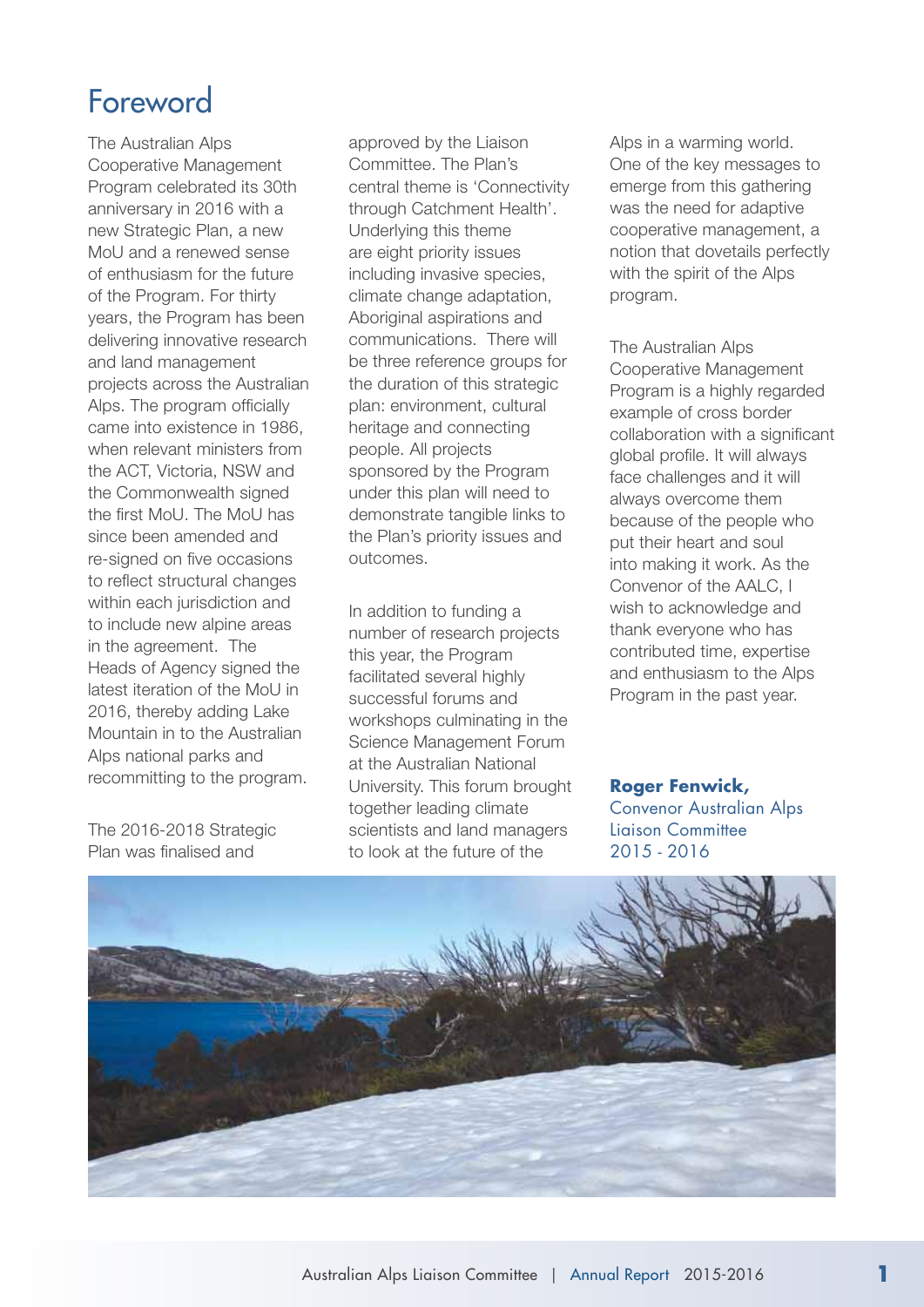# Glossary and Abbreviations

| <b>AALC</b>                                                    | the Australian Alps Liaison Committee, established by<br>the MoU                                                                                                                                                                                                                                                                    |
|----------------------------------------------------------------|-------------------------------------------------------------------------------------------------------------------------------------------------------------------------------------------------------------------------------------------------------------------------------------------------------------------------------------|
| <b>AATORG</b>                                                  | the Australian Alps Traditional Owners' Reference Group                                                                                                                                                                                                                                                                             |
| <b>AAWT</b>                                                    | the Australian Alps Walking Track                                                                                                                                                                                                                                                                                                   |
| <b>AOG</b>                                                     | the Alps Operational Group, composed of Rangers-in-charge,<br>Area, District and Operational Program Managers, and<br>other key operational staff                                                                                                                                                                                   |
| <b>Alps Program</b>                                            | The Australian Alps national parks Co-operative<br>Management Program, established by the MoU, and the<br>subject of this report                                                                                                                                                                                                    |
| Annual co-operative works program                              | the group of activities and projects undertaken each<br>year under AALC funding and co-operative arrangements                                                                                                                                                                                                                       |
| <b>Australian Alps national parks</b>                          | those protected areas included in Schedule 1 of the MoU                                                                                                                                                                                                                                                                             |
| Australian Alps national parks Co-operative Management Program | the ongoing activities, projects, works and administration<br>undertaken to implement the MoU.                                                                                                                                                                                                                                      |
| <b>Australian Alps national parks Heads of Agencies</b>        | the Heads of participating agencies                                                                                                                                                                                                                                                                                                 |
| <b>CCRG</b>                                                    | the Climate Change Reference Group                                                                                                                                                                                                                                                                                                  |
| <b>CHRG</b>                                                    | the Cultural Heritage Reference Group                                                                                                                                                                                                                                                                                               |
| <b>Co-operative management</b>                                 | fostering a culture of goodwill, involving activities,<br>projects, and complementary and supportive<br>relationships and adding value to those relationships<br>through associated economies of scale, going beyond<br>line management and individual agency constraints to<br>ensure consistency and best practice across borders |
| <b>IUCN WCPA</b>                                               | International Union for Conservation and Nature, World<br>Commission on Protected Areas (Mountain Biome)                                                                                                                                                                                                                            |
| <b>MoU</b>                                                     | the Memorandum of Understanding in relation to<br>Co-operative Management of the Australian Alps national<br>parks (as amended from time to time)                                                                                                                                                                                   |
| <b>NRMRG</b>                                                   | the Natural Resource Management Reference Group                                                                                                                                                                                                                                                                                     |
| participating agencies                                         | parties to the MoU.                                                                                                                                                                                                                                                                                                                 |
| protected area                                                 | means an area of land managed for protection and<br>maintenance of biodiversity, and of natural and<br>associated cultural resources                                                                                                                                                                                                |
| <b>SECRG</b>                                                   | the Stakeholder Engagement and Communication<br>Reference Group                                                                                                                                                                                                                                                                     |
| <b>Strategic Plan</b>                                          | the three-year plan prepared by the AALC (for this<br>reporting period the 'Strategic Plan 2012-2015') to guide<br>the annual co-operative works program.                                                                                                                                                                           |
| <b>VEMRG</b>                                                   | the Visitor Experiences and Marketing Reference Group                                                                                                                                                                                                                                                                               |
| <b>WCRG</b>                                                    | the Water and Catchments Reference Group                                                                                                                                                                                                                                                                                            |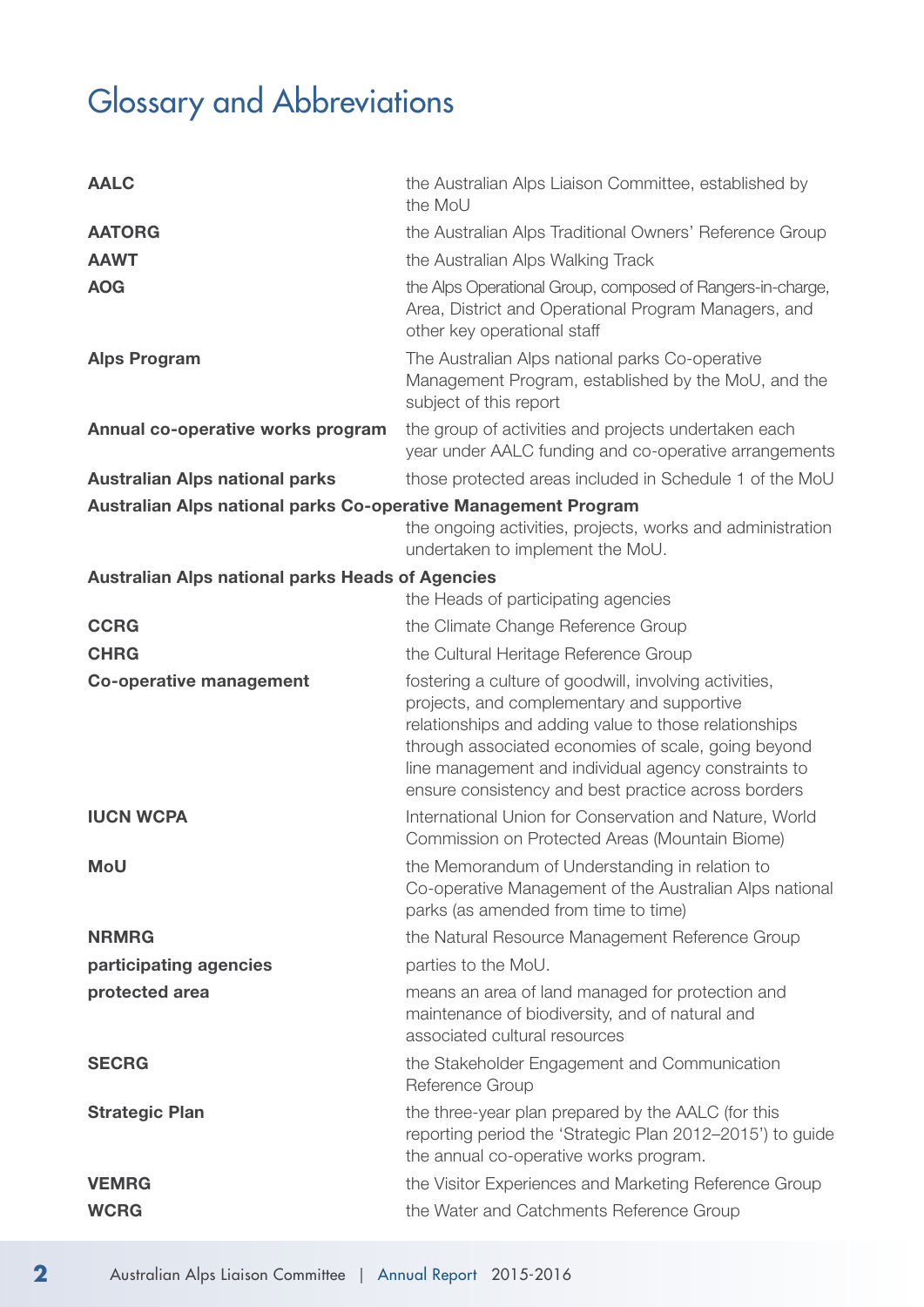### Australian Alps Co-operative Management Program

### **Program Mission and Purpose**

Australia's alpine and subalpine environment stretches from Canberra through the Brindabella Range in the ACT, the Snowy Mountains of NSW and the Victorian Alps to the upper Yarra headwaters on the edge of West Gippsland. It is a unique part of our nation, a mountainous biogeographical region in a predominantly dry and flat continent.

The Australian Alps is a rich landscape. It contains: plants and animals found nowhere else in the world; significant examples of Aboriginal and non-Aboriginal heritage; outstanding recreational opportunities. The Alps are also home to the headwaters of some of Australia's most important rivers and streams.

In 1986, with the signing of the first Memorandum of Understanding (MoU), State, ACT and Australian government national park authorities formally agreed to manage this important national asset co-operatively. Through this spirit of co-operation, the Australian Alps Liaison Committee was formed to ensure that the parks and reserves in the Alps are managed as one biogeographical entity, to protect them for generations to come. In practical terms this involves: fostering a culture of goodwill, involving activities, projects, and supportive relationships; adding value to those relationships through associated economies of scale; going beyond line management and individual agency constraints; all to ensure consistency and best practice across borders.

This year saw a new land inclusion, the addition of the Lake Mountain Management Unit of the Yarra Ranges National Park. Lake Mountain is part of the same bio-geographical region as the rest of the Alps. The Lake Mountain massif contains Lake Mountain Alpine Resort and together with small outlying hilltops, are the western most examples of sub alpine bogs and vegetation. Many notable species occur such as the Leadbeaters Possum, Alpine Tree Frog, Alpine Bog Skink, Broad Toothed Rat and Mountain and Barred Galaxias.

The now 12 national parks and reserves in the Australian Alps link across State and Territory borders. Together they comprise over 1.6 million hectares of protected areas. These parks and reserves are collectively referred to as the 'Australian Alps national parks', a conservation zone of international significance. Responsibility for strategic policy setting, planning and day-to-day management of the Australian Alps national parks listed in the MoU remains vested in the relevant participating agency.

### **Vision**

Agencies working in partnership to achieve excellence in conservation management of the Australian Alps national parks' natural and cultural values and sustainable use through an active program of crossborder cooperation

#### **Mission**

Through the MoU, participating agencies agree to the following objectives:

- to pursue the growth and enhancement of inter governmental co-operative management to protect the important natural and cultural values of the Australian Alps national parks.
- to co-operate in the determination and implementation of best practice management of the Australian Alps national parks to achieve:
- protection of the unique mountain landscapes;
- protection of the natural and cultural values specific to the Australian Alps;
- provision of outdoor recreation and tourism opportunities that encourage the enjoyment and understanding of alpine and sub-alpine environments;
- protection of mountain catchments.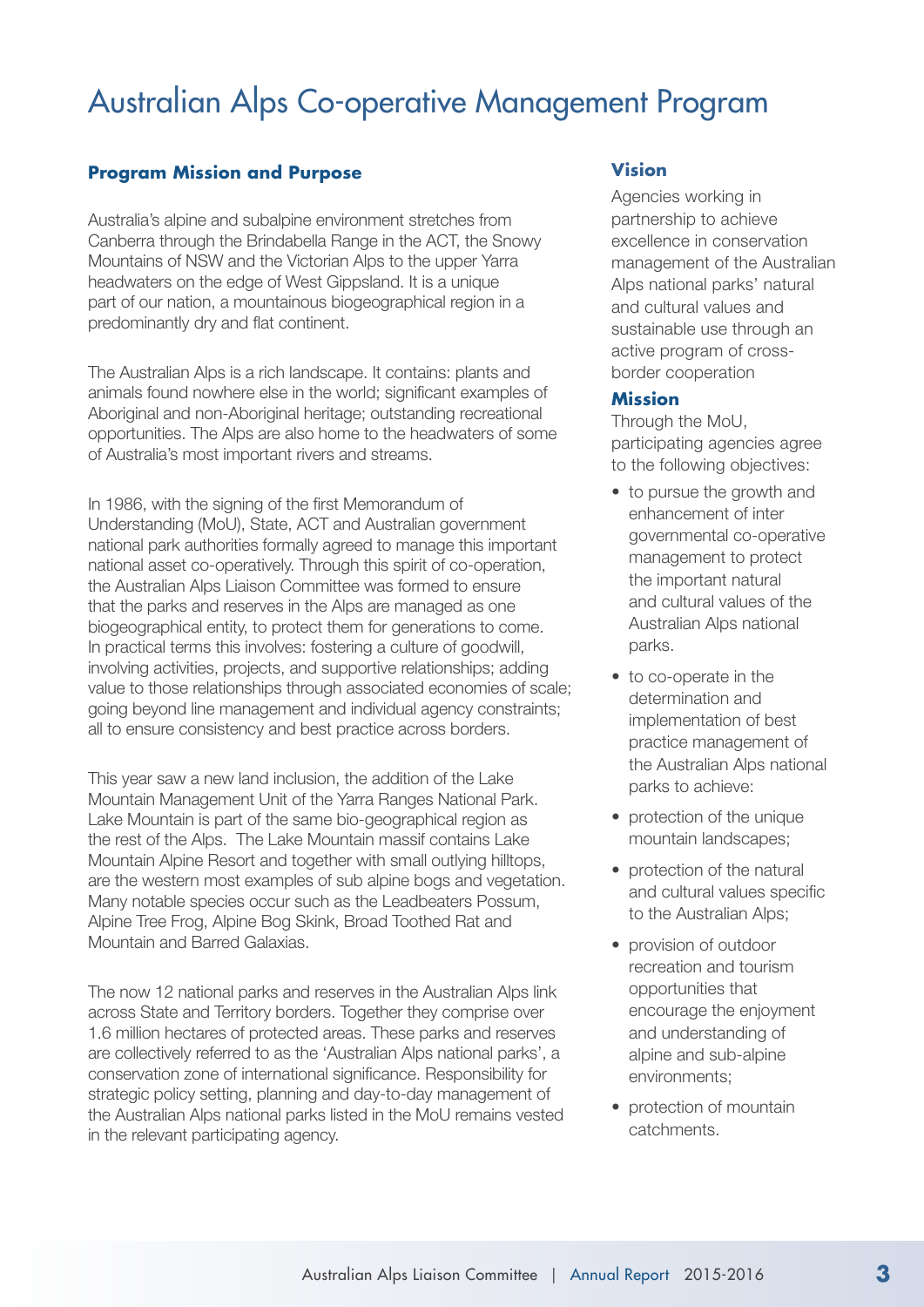### **Agency benefits of the MOU**

While responsibility for policy, strategic planning and dayto-day management of each of the Australian Alps national parks remains vested with each participating agency, it is via the Program's crossborder relationships that knowledge and resources are shared. As well as the many networking opportunities significant cooperative actions are achieved. In this reporting year this has included: feral deer impacts on ecological and social values across the Australian alps; new Phytophthora occurrences

in high alpine zones; feral horse management issues; rehabilitation of ecologically impacted sites; water health in visitor zones with a presence of invasive animals; and networking to enhance Traditional Owner relationships.

There were a reduced number of workshops and forums during the year. This was principally due to the restructure of the Program

| Workshop/Forum                                 | <b>For</b>                                                                | Attendance |
|------------------------------------------------|---------------------------------------------------------------------------|------------|
| Australian Alps Symposium                      | Networking for the AALC, new reference<br>group and current project leads | 53         |
| Green Book workshops x 3                       | Targeted at stakeholder and partner<br>agencies; agency staff             | 58         |
| Reference Group workshops x 2                  | Ref group discussion. Review of current<br>and new project proposals      | 18         |
| Science - Management Forum*<br>*Held July 2016 | Alpine ecologists; agency scientists and<br>agency managers               | 62         |

Table 1.0



**Past and present Alps Program Managers at the Science Management Forum**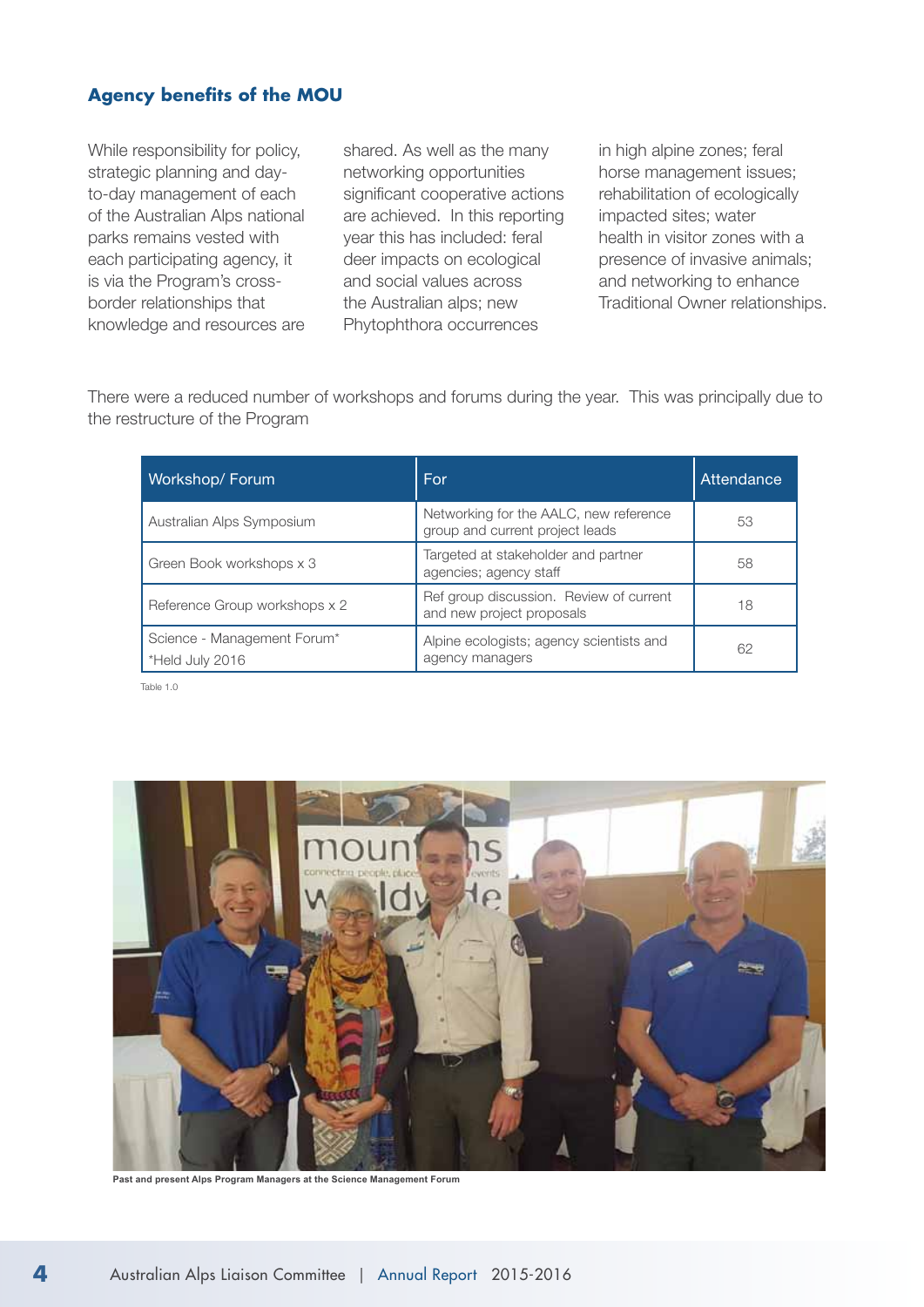### The Alps Program's Functional Relationships

The administrative structure aims to operate with low overheads and effective integration with agency structures and the Alps planning framework (MoU, strategic plan, and annual works program)



Refer to the organisational structure of the Program at Attachment 1 ( page 11 )

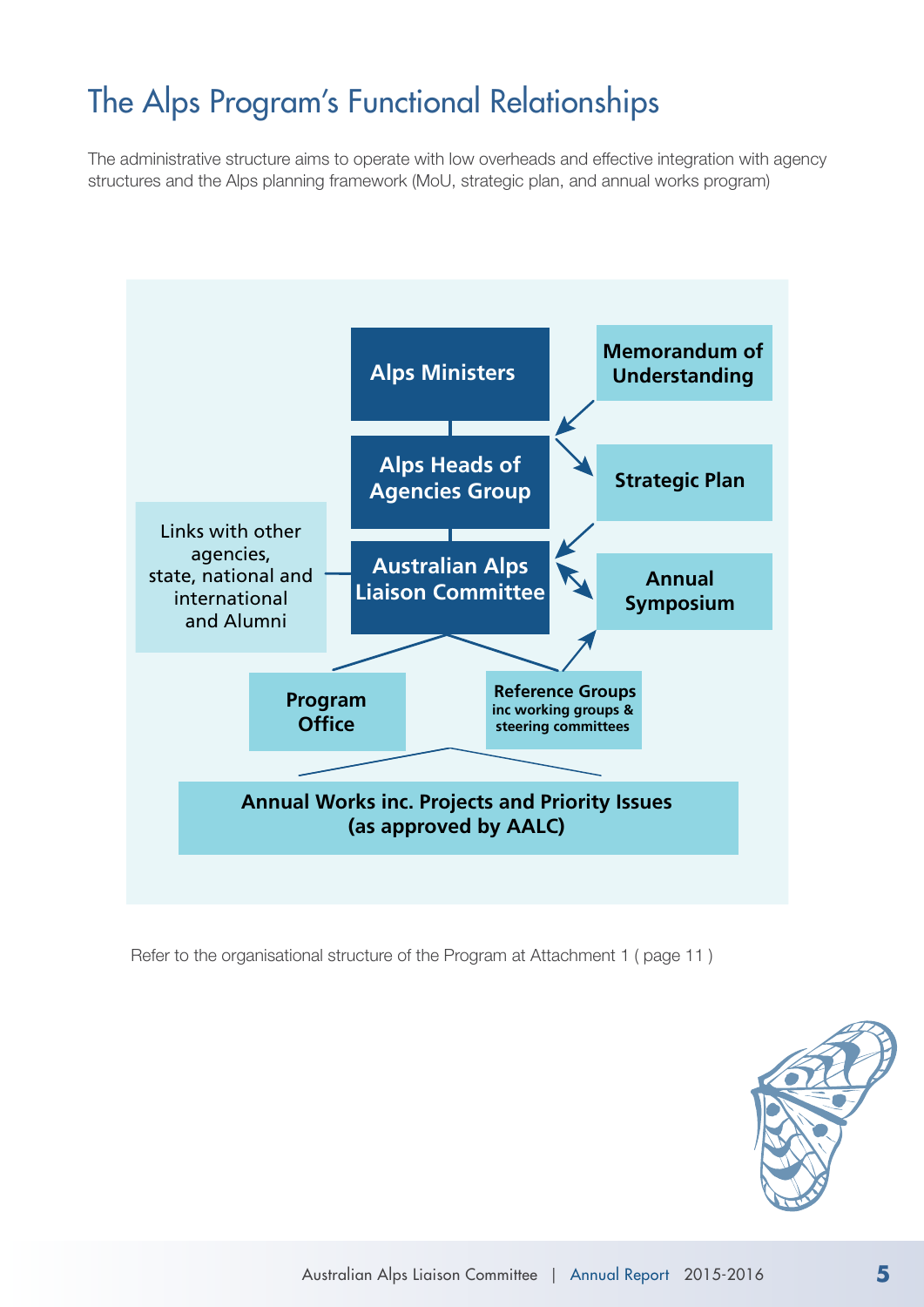### Performance Results

The 2015-2016 year saw significant change to the governance and operation of the AAnp Program. This included:

• The Alps Program 'Ministerial Council' being rescinded as an operational part of the Program's structure

• Authority for approval and agreement to the Memorandum of Understanding being vested in Heads of Agencies

- A transition from the old strategic plan 2012-2015 to a new three-year plan, 2016-2018
- The new strategic plan establishing performance results in recognition of Core Values, Priority Issues & Objectives\*, and (annual) Outcomes (deleting the use of Key Result Areas)
- The amalgamation of Reference Groups, reducing from seven to three. The number of agency representatives to the RG's being increased

• The Traditional Owner RG communications and relationship activities being devolved to the Agency (regions) TO specialists. (N.B. A number of agency indigenous staff are members of the Cultural Heritage Ref. Group)

\*Due to the commencement of the new Strategic Plan during the reporting period, this annual report provides a review of the year based on the new Values, Priority Issues and Objectives

### Core Value: Resilient Natural Landscapes Environment RG

| Priority Issue 1 - Invasive Species                               |                                                                                                                                                                                                                                                                                                                                                                                                                                                                                                                                                                                                                                                                                                                                                                                                                                                                                                                                                                                                                                                                                                                        |  |
|-------------------------------------------------------------------|------------------------------------------------------------------------------------------------------------------------------------------------------------------------------------------------------------------------------------------------------------------------------------------------------------------------------------------------------------------------------------------------------------------------------------------------------------------------------------------------------------------------------------------------------------------------------------------------------------------------------------------------------------------------------------------------------------------------------------------------------------------------------------------------------------------------------------------------------------------------------------------------------------------------------------------------------------------------------------------------------------------------------------------------------------------------------------------------------------------------|--|
| Objective                                                         | Diminishing the impact of invasive species on natural systems, including consideration on the impacts of climate<br>change. The unquiates – deer and wild horse shall have particular emphasis                                                                                                                                                                                                                                                                                                                                                                                                                                                                                                                                                                                                                                                                                                                                                                                                                                                                                                                         |  |
| <b>Measures of Success</b><br>(Outcomes)                          | A three-year study into the feral deer impacts on ecological and social values in the Australian Alps concluded its<br>fourth and final year. Results were presented at the AAnp November (Thredbo) symposium. A field quide book was<br>developed and provided to agency staff. Report papers from the study have been catalogued in the AAnp Library (inc<br>website). Agencies will use the information to assist in their continuing feral deer management projects<br>Yr 2 of the project Quantitative Assessment of Feral Horse Abundance has continued in partnership with the University<br>of Tasmania. Accurate and cost-effective methods for measuring local feral horse density are necessary in order to<br>interpret data on feral horse impacts, monitor success of local horse management operations, and for planning future<br>control operations. The field season this year focused on a sole landscape in northern Kosciuszko NP. The project<br>outcome will provide operational staff with a new field tool for practical, cost-effective assessments of horse densities<br>at a local level.  |  |
| Priority Issue 2 - Landscape-wide Catchment and Ecological Issues |                                                                                                                                                                                                                                                                                                                                                                                                                                                                                                                                                                                                                                                                                                                                                                                                                                                                                                                                                                                                                                                                                                                        |  |
| Objective                                                         | Contribute to the development of landscape-wide initiatives that deal with new approaches to ecological systems and<br>processes providing benefit for mountain catchments                                                                                                                                                                                                                                                                                                                                                                                                                                                                                                                                                                                                                                                                                                                                                                                                                                                                                                                                             |  |
| <b>Measures of Success</b><br>(Outcomes)                          | Yr 1 of a 3-year project How much salt is too much for Australian alpine streams? commenced. Proposed outcomes<br>of the project: 1) Determine the effect of road de-icing on salinity in selected Australian alpine streams and assess<br>the ecological effect of these increases. 2) Develop provisional salinity targets for assessing the environmental risk of<br>salt pollution from roads and car parks to streams in Australian Alpine areas. This initial year funded planning for the<br>project and purchase of in-stream data recorders. Two seasons of monitoring will now occur in the 2016 and 2017<br>winters.<br>The very successful 'Green Guides -' A rehabilitation field guide to impacted landscapes was again promoted this<br>year. 3 workshops were run with the target audience principally alpine partner agencies inc. ski resort, state road<br>authorities, hydro-power authorities, land and catchment businesses, state forest managers, and private industry<br>rehabilitation businesses. Agency staff who had not been able to participate in earlier workshops were also present. |  |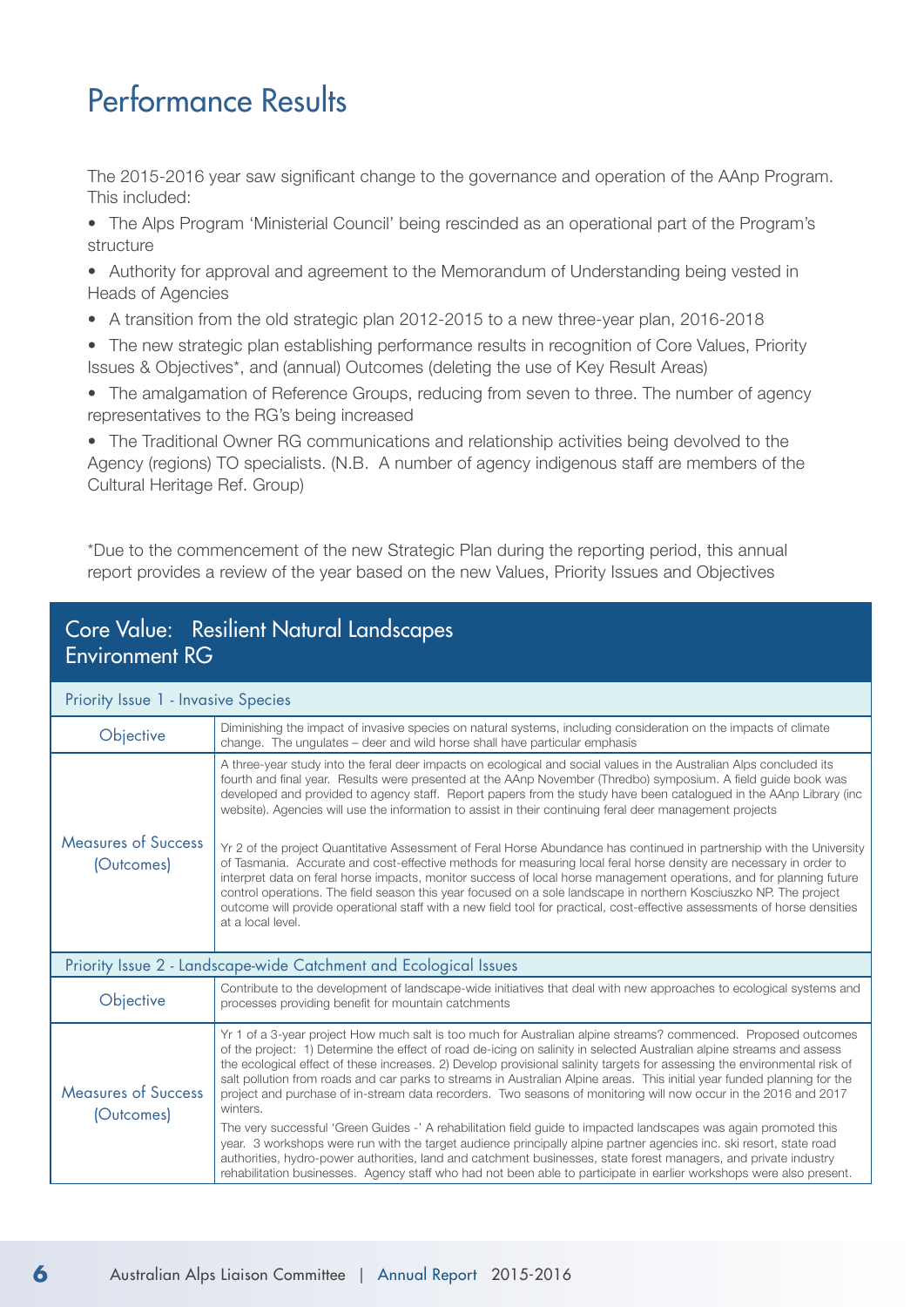| <b>Measures of Success</b><br>cont.<br>(Outcomes) | Snapshot of faecal coliform contamination in the Australian Alps. The quality of water in the Australian Alps, with<br>respect to waterborne diseases, is largely unmonitored and assumed to be of relatively high quality being top of<br>catchment and within protected areas. However, the increase in feral animals, in particular horses and deer, over<br>recent years has reportedly raised concern amongst agency staff and visitors/bushwalkers that freshwater sources<br>may be increasingly unsafe for use - e.g. drinking. This year saw the final sampling required of a few sites. Analysis of<br>the results has shown that while most sites are within acceptable levels for human access and use, there are a minor<br>number of sites that will require further monitoring to be undertaken.<br>The Guthega skink, Liopholis guthega, is a nationally endangered alpine endemic that is restricted to two<br>geographically isolated locations above 1600m: Kosciuszko National Park in south-eastern New South Wales, and<br>the Bogong High Plains in north-eastern Victoria. This project is investigating the genetic divergence and habitat<br>connectivity in the conservation of L.guthega at the known populations in the Australian Alps. It will form part of a<br>larger study investigating the ecology, life history and thermal biology of the species at its two known localities. This<br>research will significantly improve the current management of this species. An interim report will be provided in<br>2016-17 via peer-reviewed journals, staff briefing and agency fact sheets. The overall study is part of a PhD by the<br>investigating scientist.                                                                                                                                                                                                                                                                                                                                                                                                                                                                                                                                                                                                                                                                                                                                                                                                                                                                                                                                                                                                                                                                                                                                                                                                                                                                                                                                                                                                                                                                                                                                                                                                                                                                                                                                            |
|---------------------------------------------------|-----------------------------------------------------------------------------------------------------------------------------------------------------------------------------------------------------------------------------------------------------------------------------------------------------------------------------------------------------------------------------------------------------------------------------------------------------------------------------------------------------------------------------------------------------------------------------------------------------------------------------------------------------------------------------------------------------------------------------------------------------------------------------------------------------------------------------------------------------------------------------------------------------------------------------------------------------------------------------------------------------------------------------------------------------------------------------------------------------------------------------------------------------------------------------------------------------------------------------------------------------------------------------------------------------------------------------------------------------------------------------------------------------------------------------------------------------------------------------------------------------------------------------------------------------------------------------------------------------------------------------------------------------------------------------------------------------------------------------------------------------------------------------------------------------------------------------------------------------------------------------------------------------------------------------------------------------------------------------------------------------------------------------------------------------------------------------------------------------------------------------------------------------------------------------------------------------------------------------------------------------------------------------------------------------------------------------------------------------------------------------------------------------------------------------------------------------------------------------------------------------------------------------------------------------------------------------------------------------------------------------------------------------------------------------------------------------------------------------------------------------------------------------------------------------------------------------------------------------------------------------------------------------------------------------------------------------------------------------------------------------------------------------------------------------------------------------------------------------------------------------------------------------------------------------------------------------------------------------------------------------------------------------------------------------------------------------------------------------------------------------------------------------------------------------------------------|
|                                                   | Priority Issue 3 - Climate Change and Adaptation                                                                                                                                                                                                                                                                                                                                                                                                                                                                                                                                                                                                                                                                                                                                                                                                                                                                                                                                                                                                                                                                                                                                                                                                                                                                                                                                                                                                                                                                                                                                                                                                                                                                                                                                                                                                                                                                                                                                                                                                                                                                                                                                                                                                                                                                                                                                                                                                                                                                                                                                                                                                                                                                                                                                                                                                                                                                                                                                                                                                                                                                                                                                                                                                                                                                                                                                                                                              |
| Objective                                         | Align projects to research that compliments expanding knowledge of climate change impacts on the natural values<br>of the Alps. Projects that identify adaptive management opportunities for current and emerging issues will be<br>encouraged                                                                                                                                                                                                                                                                                                                                                                                                                                                                                                                                                                                                                                                                                                                                                                                                                                                                                                                                                                                                                                                                                                                                                                                                                                                                                                                                                                                                                                                                                                                                                                                                                                                                                                                                                                                                                                                                                                                                                                                                                                                                                                                                                                                                                                                                                                                                                                                                                                                                                                                                                                                                                                                                                                                                                                                                                                                                                                                                                                                                                                                                                                                                                                                                |
| <b>Measures of Success</b><br>(Outcomes)          | Year 3 (of 3) of the CSIRO/ Australian National Botanic Gardens research into seed persistence in soil-seed banks of<br>(sub) alpine bogs and fens was completed.<br>The project investigated seed characteristics (persistence, germination, etc.) of sub-alpine Bogs and Fens. Specific<br>outcomes include:1) Improving the management and restoration of an EEC through an understanding of seed<br>persistence and germination patterns in soil seed banks; 2) Identifying priority species for in situ management<br>and conservation by understanding limits to their persistence in the soil and how this affects species resilience; 3)<br>Reducing the risk of erosion, and colonisation by invasive species, by understanding whether soil seed banks are<br>sufficient to generate good cover after disturbance events; and 4) Continuing collection and ex situ storage of bog/fen<br>species.<br>The project report is available via the AAnp library/website. A presentation was provided at the 2015 AAnp<br>symposium and a workshop is planned for the new year.<br>With conclusion of the project, an increase in knowledge of germination ecology will assist in appropriate ex situ<br>conservation and adaptive management<br>Phytophthora dieback in the Australian Alps, Yr 2 of 3. Extensive dieback in the shrub species Nematolepis<br>Phebalium ovatifolia appeared for the first time in the alpine zone of Kosciuszko National Park in the 2012/13 summer<br>with thousands of dead and dying shrubs. Its reappearance in 2013/14 suggested this was not a one-off event. This<br>same Phytophthora species has now also been confirmed from another sample collected in Thredbo. Further study<br>of the extent of dieback in this species is critical in identifying the extent of Phytophthora cambivora. However, this<br>Nematolepis species only occurs in NSW. This project will examine the extent of infection within NSW. The project will<br>also complete targeted surveys of symptomatic vegetation in Victoria, the ACT and other areas of NSW to ascertain if  <br>dieback observed is linked to Phytophthora species.<br>An interim project report is available via the AAnp library/website. A presentation was provided at the 2015 AAnp<br>Symposium.<br>Australian Alps Science-Management Forum – Australian Alps Climate Futures: Taking Action Now to Strengthen<br>Resilience. Whilst held middle of July 2016 this major biennial project was funded and planned within the reporting<br>year.<br>The Australian Alps Climate Futures Forum was run as part of the Science Management Series under the auspices<br>of the Australian Alps national parks Co-operative Management Program. The science management forums are<br>supported and partnered with the IUCN/WCPA through the Mountains Specialist Group which has a focus on<br>conservation, management and protection of mountain protected areas globally. Over 60 people attended from a wide<br>range of backgrounds including protected area managers, researchers, agency experts and alpine ecologists.<br>The future relationship and institutional partnerships between scientists, researchers and management agencies<br>is critical and there are multiple pathways to develop this. A proposal for an Australian Research Centre for High<br>Mountain Futures may consolidate the science and research network. |

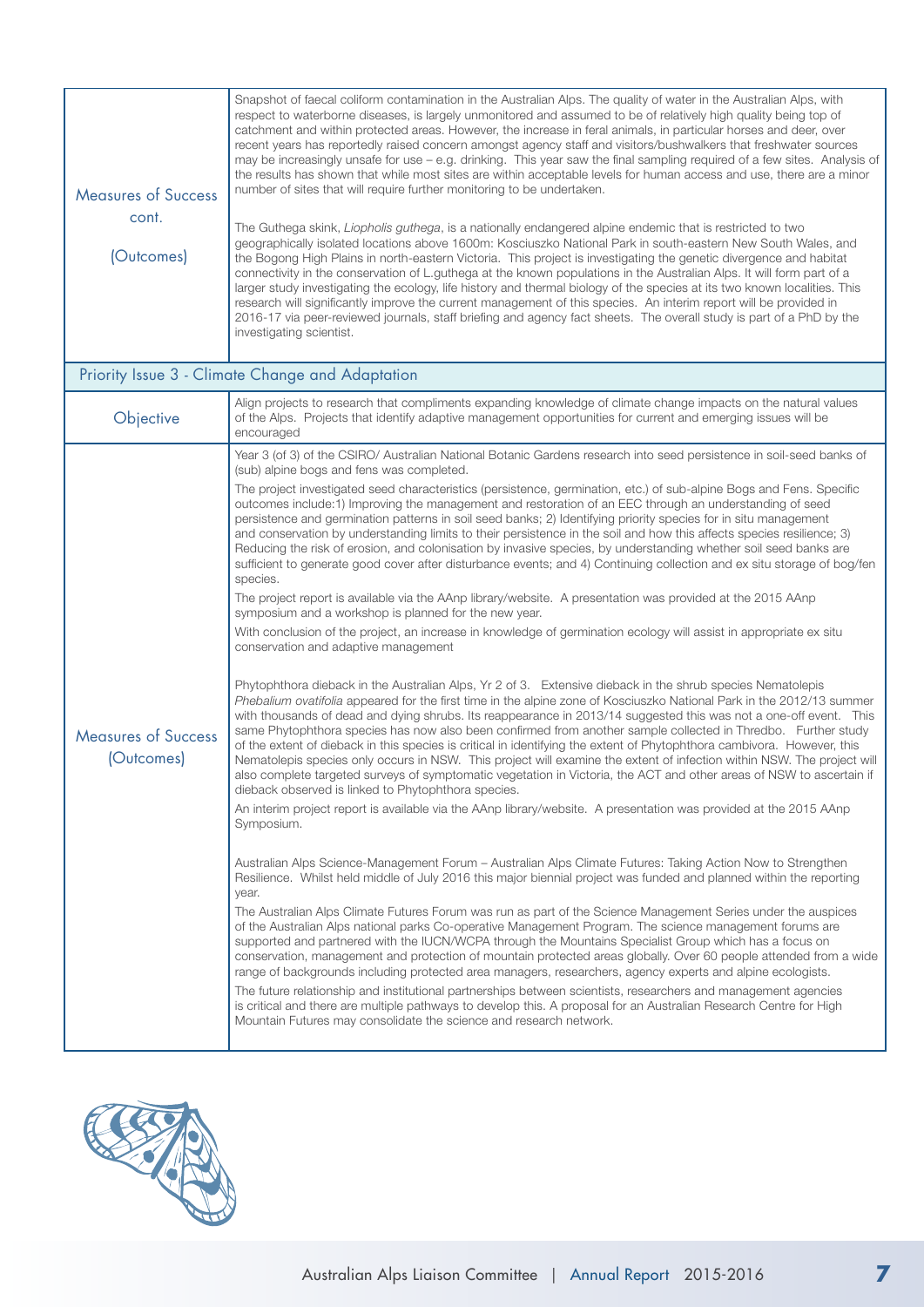### Core Value: Living Cultural Landscapes Cultural Heritage RG

### Priority Issue 4 - Aboriginal Peoples Involvement

| Objective                                | The Program acknowledges the contributions made by Traditional Owner groups to a variety of the Program's actions.<br>Participation by agency indigenous staff and the TO groups to projects will be encouraged. Where appropriate<br>projects will integrate the Alps indigenous people's interests and aspirations                                                                                                                                                                                                                                                                                                                                                                       |
|------------------------------------------|--------------------------------------------------------------------------------------------------------------------------------------------------------------------------------------------------------------------------------------------------------------------------------------------------------------------------------------------------------------------------------------------------------------------------------------------------------------------------------------------------------------------------------------------------------------------------------------------------------------------------------------------------------------------------------------------|
| <b>Measures of Success</b><br>(Outcomes) | The Alps Cultural Heritage Reference Group undertook planning for the second stage of the Aboriginal Cultural<br>and Spiritual values of the Australian Alps report recommendations. On advice from the Commonwealth further<br>work is required and hence funding was approved by AALC for a three-year project to develop further evidence for<br>incorporating these values in the (Australian Alps) National Heritage List. Unfortunately, Yr 1 of the project did not<br>commence principally due to the Program restructure and loss of a large number of Cultural Heritage RG members.<br>Funding for the project will be maintained with work re-commencing on the project in 2017 |
|                                          | No other projects or activities were directly undertaken pertaining to this objective by the AAnp Program this year.<br>Each agency continued to provide opportunities and processes for Traditional Owner engagement in local agency<br>regions. Affirmative action was taken to repopulate the membership of the Cultural Heritage RG particularly with<br>agency indigenous staff representation.                                                                                                                                                                                                                                                                                       |

### Core Value: Connecting People to the Australian Alps NP's Cultural Heritage RG Connecting People RG

| Priority Issue 5 - Communications |                                                                                                                                                                                                                                                                                                                                                      |  |
|-----------------------------------|------------------------------------------------------------------------------------------------------------------------------------------------------------------------------------------------------------------------------------------------------------------------------------------------------------------------------------------------------|--|
| Objective                         | Improve relationships with key partner agency staff; improve communication tools accessibility (website, newsletter,<br>and social media) and; ensure park agency staff are a focus for the Programs activities                                                                                                                                      |  |
|                                   | Interactive visitor centre displays - The Alps smart-phone Tour Guide has received an upgrade as also some<br>repositioning of the iPad host at visitor centres. The new NPWS interpretive office at Khancoban has received one of<br>the totems.                                                                                                    |  |
| <b>Measures of Success</b>        | AAnp Program contributed to the revision and reprint of the 'Australian Alps National Parks' textbook. Authored by<br>Deirdre Slattery, a result of the two-year project was a presentation/launch of the book at the Thredbo symposium.<br>The book is available though a number of the Alps visitor centres as also via the CSIRO on-line bookshop |  |
| (Outcomes)                        | AAnp Information Displays upgrade. Profiling of the Australian Alps has continued with this year's focus on visitor<br>nodes in Canberra. To this end, a large panel has been installed at Dairy Farmers Hill in the Australian National<br>Arboretum. Similar signage for the Telstra Tower 3600 visitor gallery is under consideration.            |  |
|                                   | 3 x News from the Alps newsletters were published including a bumper 30 year anniversary edition. This on-<br>line publication continues as an important medium for sharing the Programs activities with agency staff and key<br>stakeholders.                                                                                                       |  |



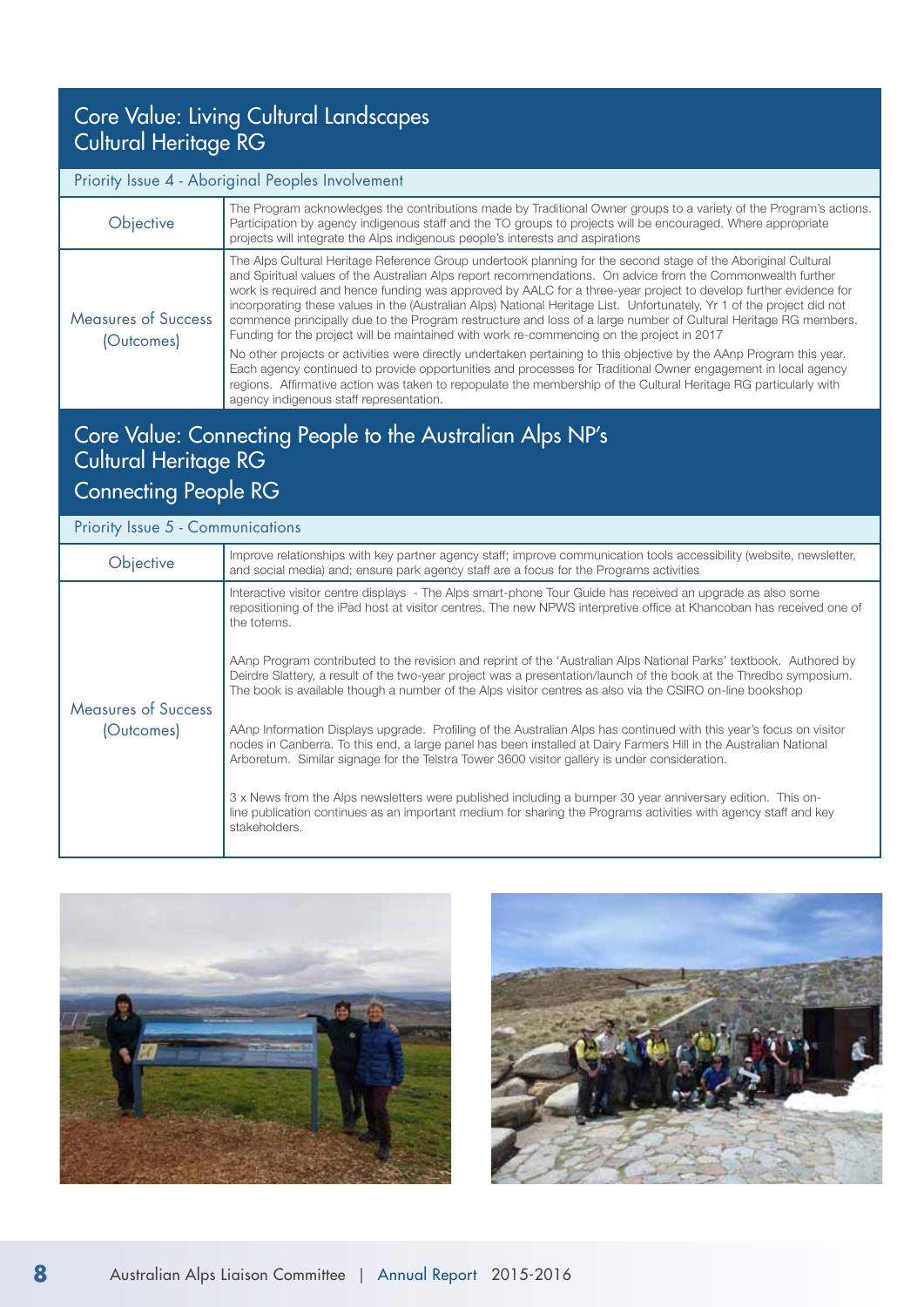### Core Value: Skilled and well-connected agency staff Measures of Success Connecting People RG

Priority Issue 5 'Communications' & associated objectives are also a contributor to this Core Value. Measures of Success are noted above.

### Priority Issue 6 - Knowledge Management

| Objective                                | Improved access and utilisation of research outcomes, databases, reports and program information. Market these<br>resources to assist in achieving best practice protected area management                                                                                                                                                                                                                                                                                                                                              |
|------------------------------------------|-----------------------------------------------------------------------------------------------------------------------------------------------------------------------------------------------------------------------------------------------------------------------------------------------------------------------------------------------------------------------------------------------------------------------------------------------------------------------------------------------------------------------------------------|
| <b>Measures of Success</b>               | The Program held a major symposium in November 2015. Around 60 staff including external research project leads<br>gathered at the Thredbo Hotel to share news and views. The key objective was for the new Ref Group members to<br>meet each other, to meet the AALC and for the various project leads to provide an update to the RG members on<br>results/progress of their AAnp funded work. A very successful 2 days was accomplished, new relationships formed,<br>and a new energy committed by the RG members.                   |
| (Outcomes)                               | The draft plan was further workshopped by the AALC and refined during the reporting year. The plan was approved at<br>the March Heads of Agency meeting.                                                                                                                                                                                                                                                                                                                                                                                |
|                                          | A review of access to all project reports since 1992 was undertaken. An Excel document is now available via the<br>Library/website to assist agency staff, researchers and public locate and peruse these reports. Further work may be<br>undertaken in improving the accessibility of some of the earlier reports (yet to be digitised).                                                                                                                                                                                               |
| <b>Measures of Success</b><br>(Outcomes) | A new strategic plan was delivered this year for the 2016-2018 (calendar) period. The plan was workshopped in<br>May 2015 at the annual Alps Operational Group meeting. A review of old plans and the current delivery model was<br>undertaken. It was identified that a new plan needed to be matched against the resource practicalities that have been<br>and are currently in place. The plan would have "realistic intent whilst being flexible and adaptive". (Copies of the<br>plan are available from the AAnp Program Manager) |
|                                          | The draft plan was further workshopped by the AALC and refined during the reporting year. The plan was approved at<br>the March Heads of Agency meeting.                                                                                                                                                                                                                                                                                                                                                                                |
|                                          | A review of access to all project reports since 1992 was undertaken. An Excel document is now available via the<br>Library/website to assist agency staff, researchers and public locate and peruse these reports. Further work may be<br>undertaken in improving the accessibility of some of the earlier reports (yet to be digitised).                                                                                                                                                                                               |

| Program Management |                                                                                                     |                                                                                                                                                                                                                                                                                                                        |
|--------------------|-----------------------------------------------------------------------------------------------------|------------------------------------------------------------------------------------------------------------------------------------------------------------------------------------------------------------------------------------------------------------------------------------------------------------------------|
| Objective          | A well-managed and effective practice to achieve the vision<br>and objectives of the MoU            | The AALC met quarterly during the year, and a fifth time<br>at the annual Heads of Agency meeting. They were                                                                                                                                                                                                           |
| Outcome            | An efficiently managed Program to the satisfaction of key<br>stakeholders and the Heads of Agencies | also collectively present for the Thredbo symposium.<br>A Program Support Officer position was funded for one<br>day per week. A Parks Victoria officer continued in<br>this position undertaking work in budget and financial<br>management, workshop logistics, and providing<br>secretariat support to AALC and HoA |

Table 2.0



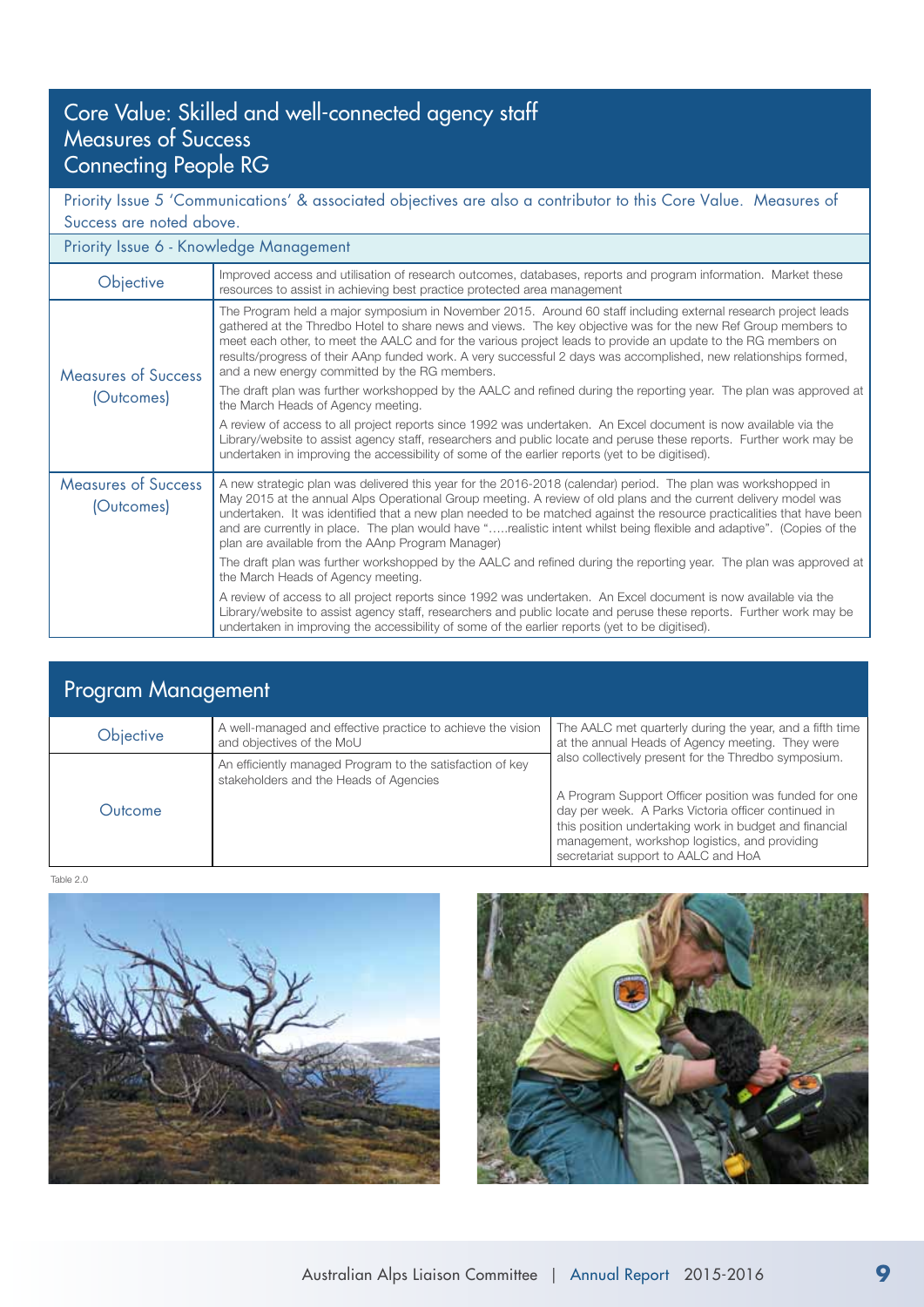### Stakeholder and Agencies relations

Much of the work of the Australian Alps Program during the reporting period has been made possible through collaboration with a collection of groups inc. associations, organisations, authorities, universities, and local, state and federal government departments. The much appreciated contributions of these organisations are further evidence of the sustained profile, strength and relevance of the Australian Alps Program.

The Australian Alps Liaison Committee appreciates and values the support of these agencies, institutions, and groups. They are valuable partners integral to the success of the program including contributions to policy, strategy, community input, research and project delivery.

| Australian Alps National Landscapes inc                                                                                           | National Environment Research Program -<br>Landscapes and Policy Hub                                               |
|-----------------------------------------------------------------------------------------------------------------------------------|--------------------------------------------------------------------------------------------------------------------|
| <b>Australian National Botanic Gardens</b>                                                                                        | NSW National Parks and Wildlife Service<br>(Office of Environment and Heritage)                                    |
| <b>ACT Parks and Conservation Service</b>                                                                                         | NSW, Vic and ACT Traditional Owner Groups                                                                          |
| Catchment Management Authorities, Victoria                                                                                        | Office of Environment and Heritage NSW                                                                             |
| Department of Environment (Australian<br>Government)                                                                              | Parks Australia (Australian Government)                                                                            |
| Department of Environment, Land, Water, and<br>Planning (formerly Department of Environment<br>and Primary Industries - Victoria, | <b>Parks Victoria</b>                                                                                              |
| <b>Forests New South Wales</b>                                                                                                    | Regional tourism organisations and visitor centres                                                                 |
| International Union for Conservation and Nature<br>(IUCN) World Commission on Protected Areas<br>(WCPA) Mountains Biome           | Tourism Victoria, Tourism NSW, Australian<br>Capital Tourism and key industry stakeholders<br>and local government |
| Kosciuszko Huts Association and Victorian High<br><b>Country Huts Association</b>                                                 | University of New England                                                                                          |
| <b>Local Land Services, NSW</b>                                                                                                   | University of Tasmania                                                                                             |
| Mount Buller Resort / Falls Creek Resort                                                                                          | <b>Melbourne University</b>                                                                                        |
| National Climate Change Adaptation Research<br>Facility                                                                           | Walking Associations - Bushwalking Victoria,<br>Canberra, and NSW Bushwalking Clubs                                |
| National Parks Associations of Victoria, NSW<br>and ACT                                                                           | <b>Victorian Alpine Resorts Coordinating Council</b>                                                               |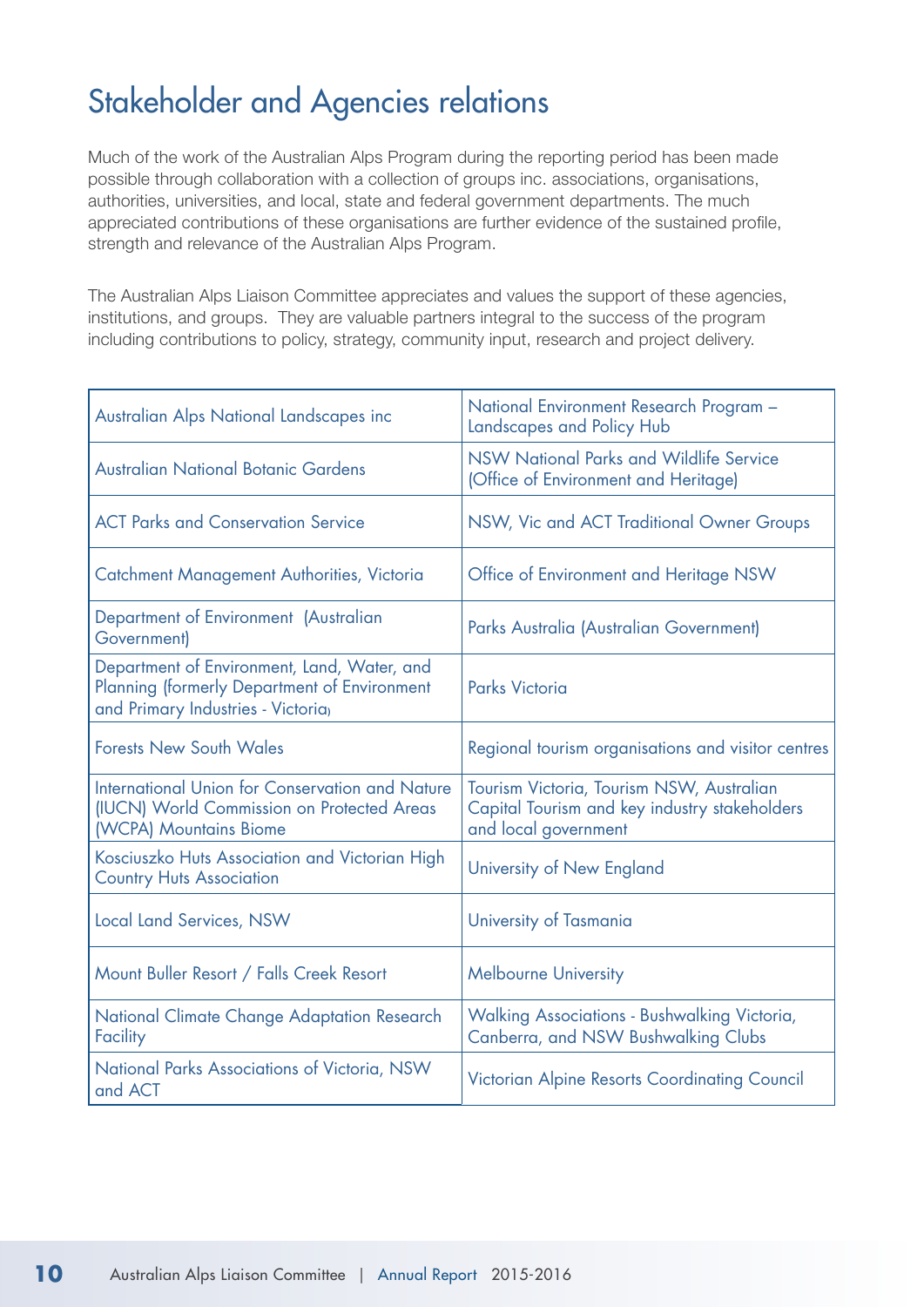### Attachment 1 Program Structure as at 30 June 2016

|                                                                   | <b>Australian</b><br><b>Government</b>                                         | <b>New South Wales</b>                                                                                              | <b>Australian Capital</b><br><b>Territory</b>                                                                                                                                                               | <b>Victoria</b>                                                                                               |
|-------------------------------------------------------------------|--------------------------------------------------------------------------------|---------------------------------------------------------------------------------------------------------------------|-------------------------------------------------------------------------------------------------------------------------------------------------------------------------------------------------------------|---------------------------------------------------------------------------------------------------------------|
| Responsible<br>Minister                                           | The Hon. Greg Hunt<br>MP<br>Minister for Environment                           | The Hon. Mark<br>Speakman, MP<br>Minister for the<br>Environment, and Minister<br>for Heritage                      | Mick Gentleman,<br><b>MLA</b><br>Minister for the<br><b>Environment and Heritage</b>                                                                                                                        | The Hon. Lisa Neville,<br>MP<br>Minister for Environment<br>and Climate Change                                |
| <b>Australian Alps</b><br><b>Head of Agencies</b>                 | <b>Sally Barnes</b><br>Director of National Parks,<br>Parks Australia          | Michael Wright<br><b>Acting Chief Executive</b><br>Office of Environment and<br>Heritage                            | Annie Lane<br>Executive Director,<br>Environment, ACT                                                                                                                                                       | <b>Bradley Fauteux</b><br>Chief Executive Officer,<br>Parks Victoria                                          |
| <b>Australian Alps</b><br><b>Liaison Committee</b><br><b>AALC</b> | <b>Ben Phillips</b><br>Director, Executive<br>Coordination,<br>Parks Australia | Mick Pettitt<br>Regional Manager<br>Southern Ranges Region,<br><b>NPWS</b><br>Office of Environment and<br>Heritage | <b>Brett McNamara</b><br>Regional Manager,<br>National Parks &<br>Catchments Region,<br><b>ACT Parks and</b><br>Conservation Service,<br>Environment Planning and<br>Sustainable Development<br>Directorate | Roger Fenwick (AALC<br>Convenor)<br><b>Regional Operations</b><br>Manager<br>East Victoria,<br>Parks Victoria |
| Program Manager                                                   |                                                                                |                                                                                                                     |                                                                                                                                                                                                             | <b>Andrew Nixon</b><br>(Parks Victoria)                                                                       |
| <b>Program Support</b><br>Officer                                 |                                                                                |                                                                                                                     |                                                                                                                                                                                                             | Nicole Stocks<br>(Parks Victoria)                                                                             |
| Connecting<br>People Reference<br>Group                           | Lisa Testoni<br>Sabrina Sonntag                                                | Dan Nicholls<br><b>Tim Greville</b><br>Patricia Wilkinson                                                           | Jasmine Foxlee<br>(Convenor)<br>Lois Padgham<br>Mel Barton                                                                                                                                                  | Gary Bellesini<br>Kevin Cosgriff<br>Gail Wright                                                               |
| Environment<br>Reference Group                                    | Jeremy Groves<br>(Convenor)<br>Zarni Bear<br>Clare D'Arcy                      | Geoff Robertson<br>Duane Shawcross<br>Mel Schroder<br>Ken Green                                                     | Shelley Swain<br>Oliver Orgill<br>Lisa Evans<br>Ben Stevenson                                                                                                                                               | Matt Holland<br><b>Elaine Thomas</b><br>Andy Gillham                                                          |
| <b>Cultural Heritage</b><br>Reference Group                       | Anthea Brecknell<br><b>Tim Savage</b>                                          | Tristan Ricketson<br>Megan Bowden                                                                                   | Krystal Hurst<br>Jennifer Dunn<br>Meaghan Russell                                                                                                                                                           | <b>Bridget Grant</b><br>Luke Johnson<br>Chris Smith                                                           |

Table 3.0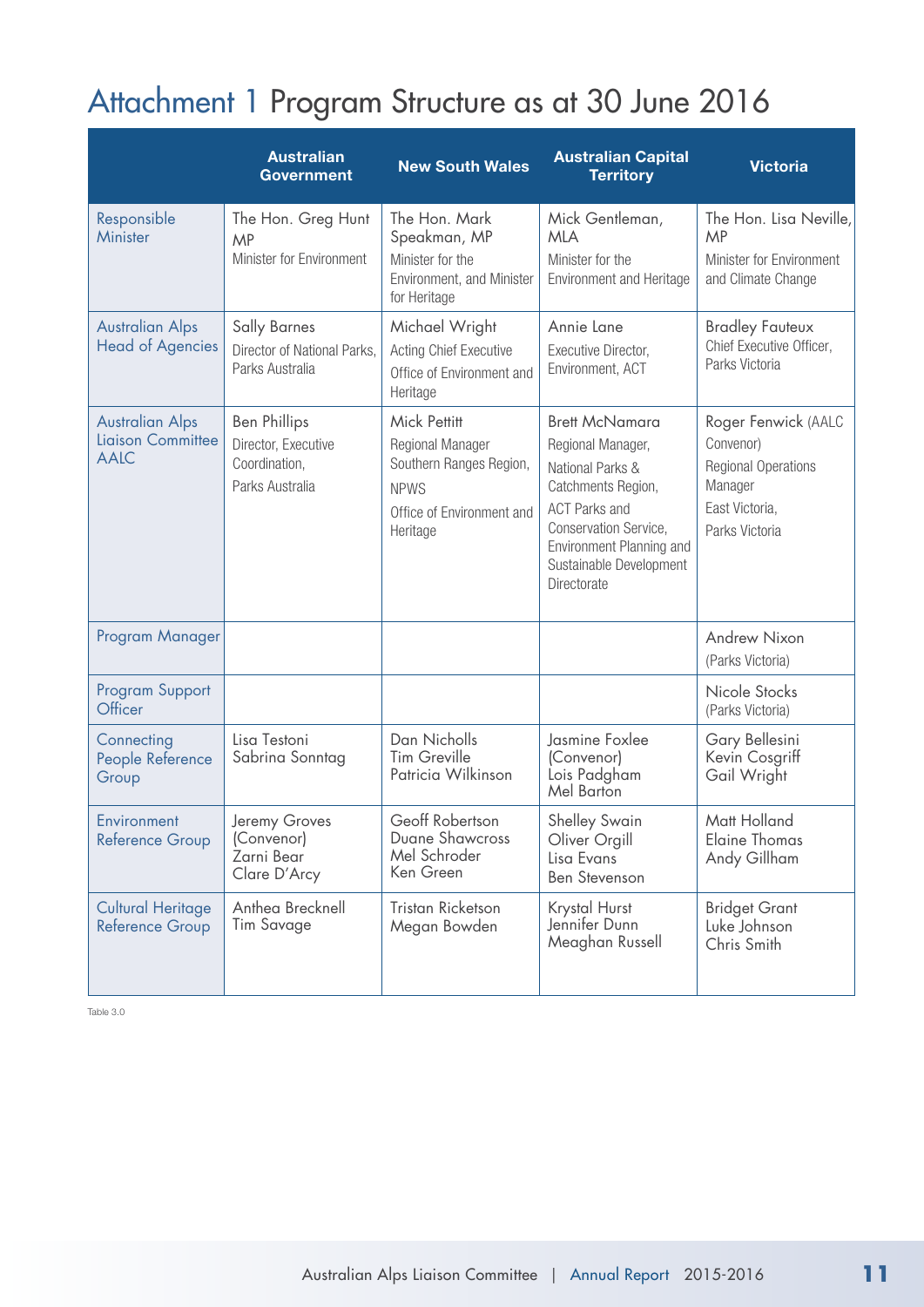#### **The functional roles of the entities listed in the Australian Alps Co-operative Management Program structure and noted under the MoU are :**

**Australian Alps Ministers** The Ministers responsible for participating agencies, which are in turn responsible for high-level intergovernment relationships and the MoU.

#### **Australian Alps national parks Heads**

**of Agencies Group** The Heads (or their representatives) of participating agencies meet at least annually to consider strategic issues and direct the Australian Alps Liaison Committee on policy, priority and emerging issues.

#### **Australian Alps Liaison Committee** The

Australian Alps Liaison Committee facilitates the development, co-ordination and implementation of the Co-operative Management Program. Its members include a senior officer from each of the participating agencies in NSW, Victoria, ACT and the Australian Government.

#### **Australian Alps Program Manager** The

Australian Alps Program Manager is the only full-time employee of the Program and is responsible for co-ordinating the day to day work of the Program and ensuring the annual works program, as agreed by the Australian Alps Liaison Committee, is carried out. The Program Manager position is hosted by each of the State/ Territory park agencies for three years at a time. During this reporting period, the position was hosted by Victoria.

**Program Support Officer** The necessity for administrative support to the AALC and the Program has been recognised for the last 10 years. The Commonwealth provided secretariat support from 2005 to 2010. From 2011 the Program has funded a part-time administration officer to assist in administrative and financial reporting matters.

**Reference Groups** A number of reference groups are established to advise the Australian Alps Liaison Committee on specific matters, and to assist with the implementation of the Co-operative Management Program. These groups usually have a minimum of two staff from each of the co-operating agencies as members. Terms of Reference are provided for the reference groups and members.

Early in the reporting period, the six reference groups operating under the Australian Alps national parks Co-operative Management Program were reduced to three. The realignment was:

| <b>Natural Resource</b>            |                          |
|------------------------------------|--------------------------|
| <b>Management Reference</b>        |                          |
| Group;                             | <b>Environment</b>       |
| <b>Water and Catchments</b>        |                          |
| <b>Reference Group:</b>            |                          |
| <b>Climate Change Reference</b>    |                          |
| Group;                             |                          |
| <b>Cultural Heritage Reference</b> |                          |
|                                    |                          |
| Group;                             | <b>Cultural Heritage</b> |
| <b>Visitor Experiences</b>         |                          |
| <b>Reference Group;</b>            |                          |
| <b>Stakeholder Engagement</b>      | <b>Connecting People</b> |
| and Communications                 |                          |

All groups met at least once face-to-face during the year plus held a number of teleconference discussions.

Currently there are two working groups (reporting to the relevant reference group) that cooperate on operational matters on behalf of the Australian Alps Liaison Committee. They are the Australian Alps Walking Track and the Feral Horse group.

Alps Operational Group. The Alps Operational Group has a flexible participation of Rangers-in-Charge, Area, District and Operational Program Managers, and other key operational staff. The group meets biennially to provide advice to the Australian Alps Liaison Committee on current issues and targeted management activities. The gathering of AOG staff can be part of one of the annual AAnp workshops e.g. this year's symposium.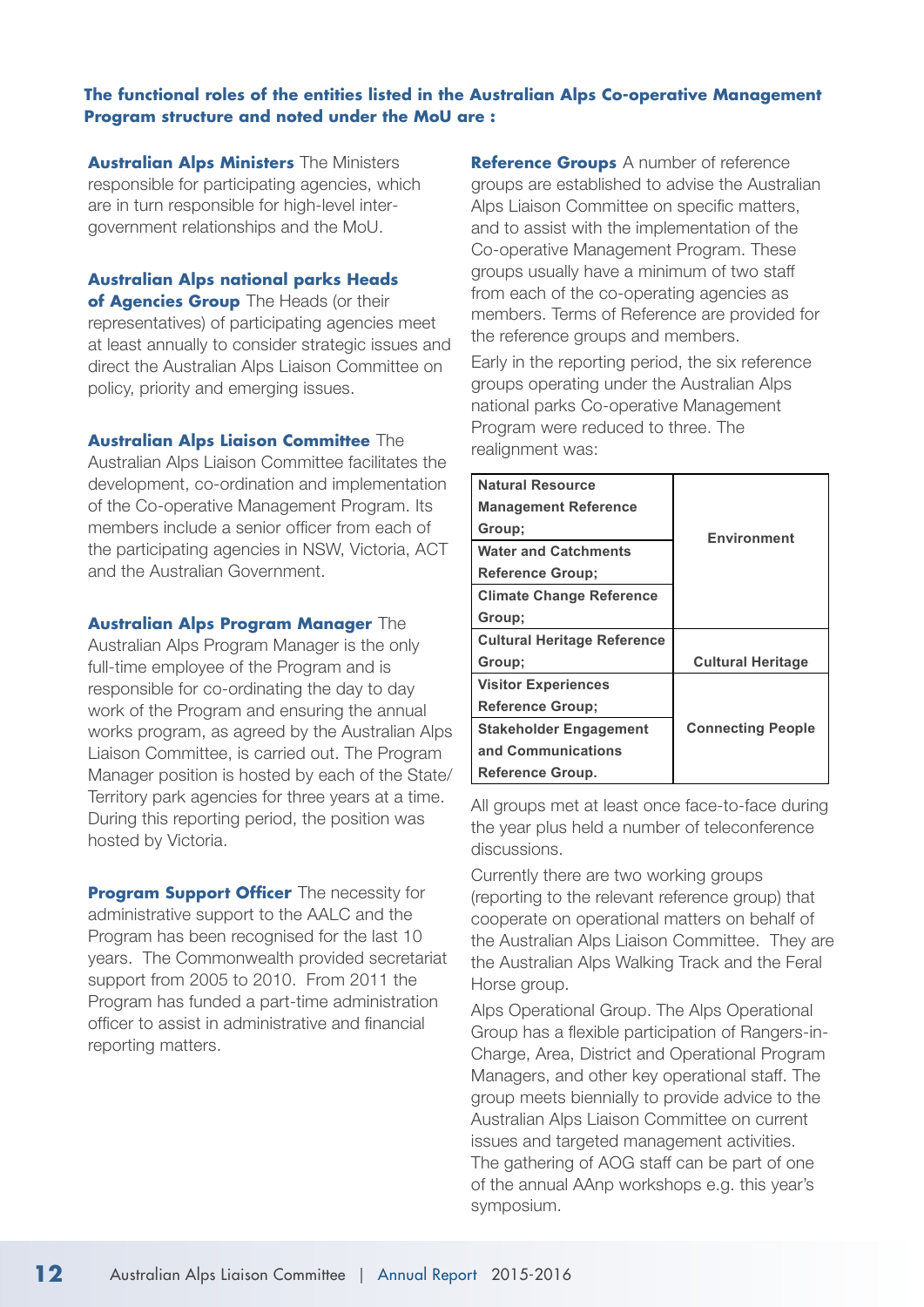### Attachment 2 Financial Report Year Ending 30 June 2016

| Revenue (all figures EXCLUDE GST)                              |            |                        |  |  |
|----------------------------------------------------------------|------------|------------------------|--|--|
| Opening Balance 1 July 2015                                    |            |                        |  |  |
| Project carry-overs from 2014-15                               | \$28,3081  |                        |  |  |
| <b>Agency Contributions</b>                                    | <b>ACT</b> | \$40,000 <sup>2</sup>  |  |  |
|                                                                | <b>NSW</b> | \$120,000 <sup>2</sup> |  |  |
|                                                                | Victoria   | $$142,000^3$           |  |  |
| Commonwealth                                                   |            | \$35,000               |  |  |
| Mt Buller Resort                                               |            | \$2,000                |  |  |
| National Climate Change Adaptation<br><b>Research Facility</b> | \$5,000    |                        |  |  |
| <b>TOTAL</b> (cash and in kind contributions)                  |            | \$372,308              |  |  |
| Total cash revenue 2015-2016                                   | \$230,308  |                        |  |  |

*1 This amount is project carryover from year 2014-15. It includes funds from projects: water contamination-faecal coliform; rehabilitation field guide workshop; deer survey; Alps Operational workshop; other project underspends*

*2 Both NSW NPWS and ACT Parks and Conservation Service made their 2015/16 contribution in May 2015 (NSW \$120,000 ACT \$40,000 = \$160,000).* 

*3 Parks Victoria commitment is to the cash value of \$120,000. Parks Victoria however chose to provide their contribution as a direct provision of the Program Managers costs (inc. salary, oncosts, office costs = \$142,000)*

| Expenditure & 2015-2016 Carryover (all figures EXCLUDE |
|--------------------------------------------------------|
|                                                        |
| \$202,157                                              |
| \$142,000                                              |
| \$344,157                                              |
|                                                        |
| \$7,843                                                |
| \$20,000                                               |
| \$27,843                                               |
| \$372,000                                              |
|                                                        |

Table 4.0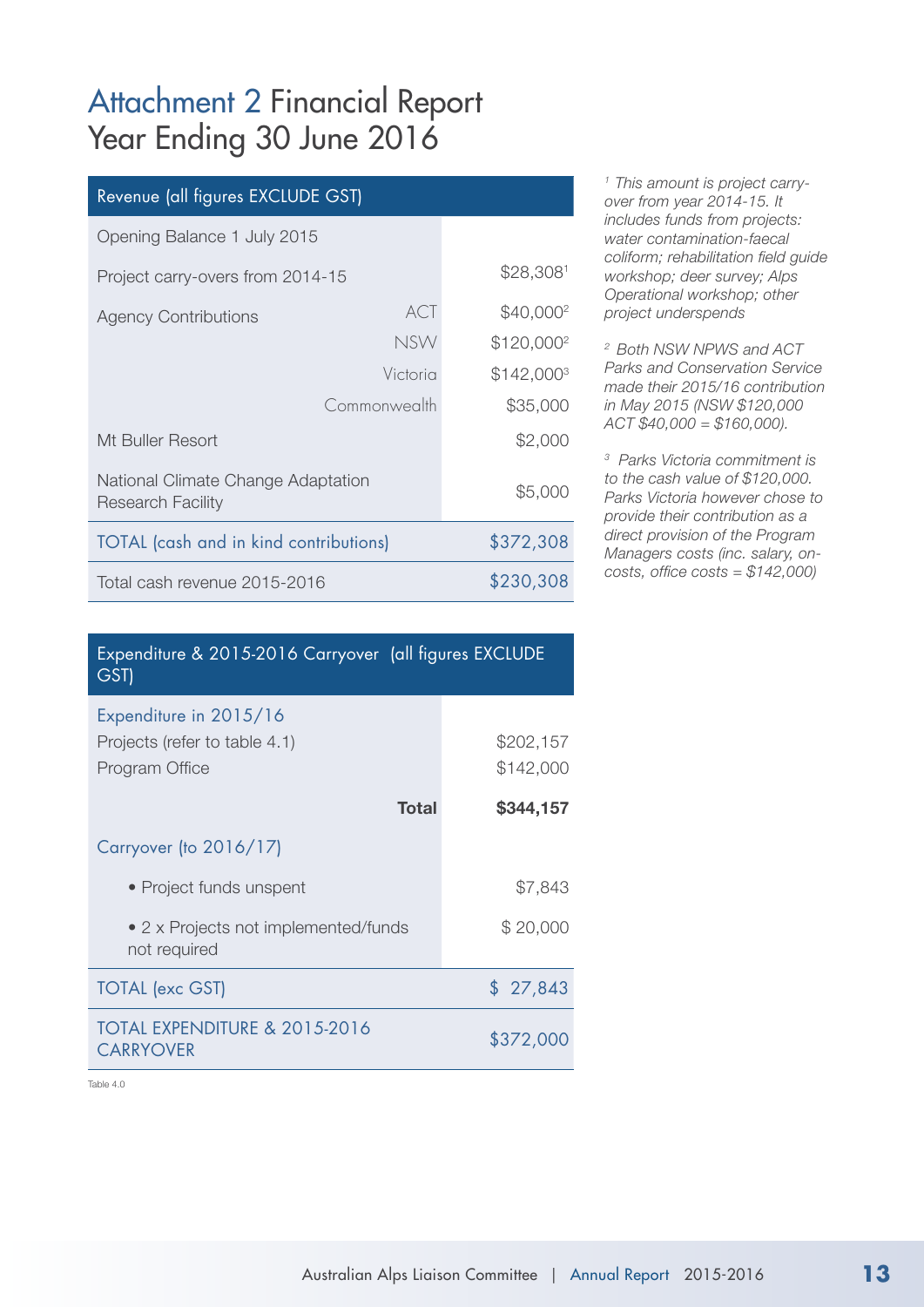| Project under Key Result Areas                                                        |       | Actual Expenditure to<br>30 June 2016 |  |
|---------------------------------------------------------------------------------------|-------|---------------------------------------|--|
| Program Management                                                                    |       |                                       |  |
| Program Manager, employment and office on-costs <sup>1</sup>                          |       | 1\$142,000                            |  |
| Program Operating inc. administration, AALC and Reference Group<br>meetings           |       | 20,531                                |  |
| Program Administration support                                                        |       | 18,157                                |  |
| AAnp Program Thredbo symposium                                                        |       | 13,668                                |  |
| <b>IUCN 'Hand Across Borders' workshop</b>                                            |       | 1,293                                 |  |
| Strategic Plan 2016 - 2018                                                            |       | 1,807                                 |  |
| Program Management                                                                    | Total | \$55,456                              |  |
| <b>Program Promotion</b>                                                              |       |                                       |  |
| Annual report (2014-2015)<br>(Invoiced to 2015-16 budget)                             |       | 1,905                                 |  |
| AAnp / IUCN (WCPA) Science Management Forum <sup>2</sup>                              |       | 10,850                                |  |
| Alps 'News from the Alps' Newsletter                                                  |       | 9800                                  |  |
| Collateral & promotion purchases                                                      |       | 1,964                                 |  |
| Communications sub-projects                                                           |       | 3,600                                 |  |
| AAnp website service                                                                  |       | 1,186                                 |  |
| Program Promotion and Information                                                     | Total | \$19,505                              |  |
| <b>Connecting People</b>                                                              |       |                                       |  |
| Information displays upgrade                                                          |       | 4,660                                 |  |
| Volunteer (management) staff workshop <sup>2</sup>                                    |       | $\left( \right)$                      |  |
| Alps interactive visitor centre displays                                              |       | 1,080                                 |  |
| <b>Connecting People</b>                                                              | Total | \$5740                                |  |
| Environment                                                                           |       |                                       |  |
| Snapshot of faecal coliform contamination in waterways                                |       | 1,482                                 |  |
| Rehabilitation field guide workshops                                                  |       | 5,372                                 |  |
| Salting in Alpine Streams                                                             |       | 14,590                                |  |
| Guthega Skink                                                                         |       | 5,500                                 |  |
| Feral deer impacts                                                                    |       | 4,000                                 |  |
| UTAS Quantitative assessment of feral horse abundance                                 |       | 38,000                                |  |
| Seed persistence in soil seed banks                                                   |       | 21,000                                |  |
| Phytophthora - dieback                                                                |       | 10,000                                |  |
| AAnp / IUCN (WCPA) Science Management Forum                                           |       | 21,602                                |  |
| Environment                                                                           | Total | \$121,546                             |  |
| <b>Cultural Heritage</b>                                                              |       |                                       |  |
| Yr 1 / Stage 2 Aboriginal Cultural & Spiritual Values of the Alps report <sup>3</sup> |       | U                                     |  |
| <b>TOTAL for 2015/2016</b>                                                            |       | \$202,157                             |  |

Not included in expenditure total <sup>2</sup> Project allocation of \$5000 unspent - rolled over to 2016-2017

3 Project allocation of \$15000 unspent - rolled over to 2016-2017\$5000 unspent

Table 4.1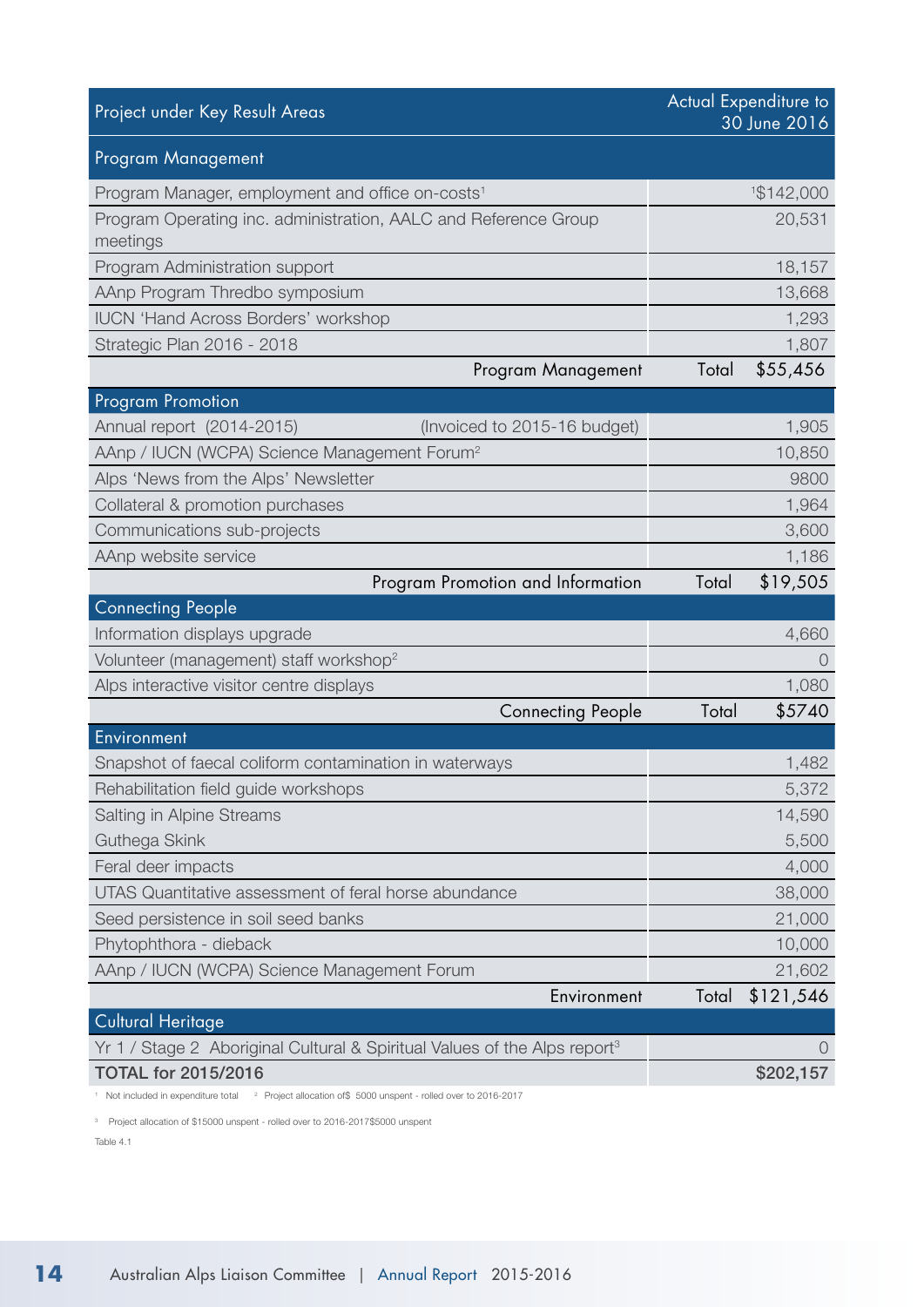# Attachment 3 Australian Alps National Parks Regional Map





All photos throughout: John McRae